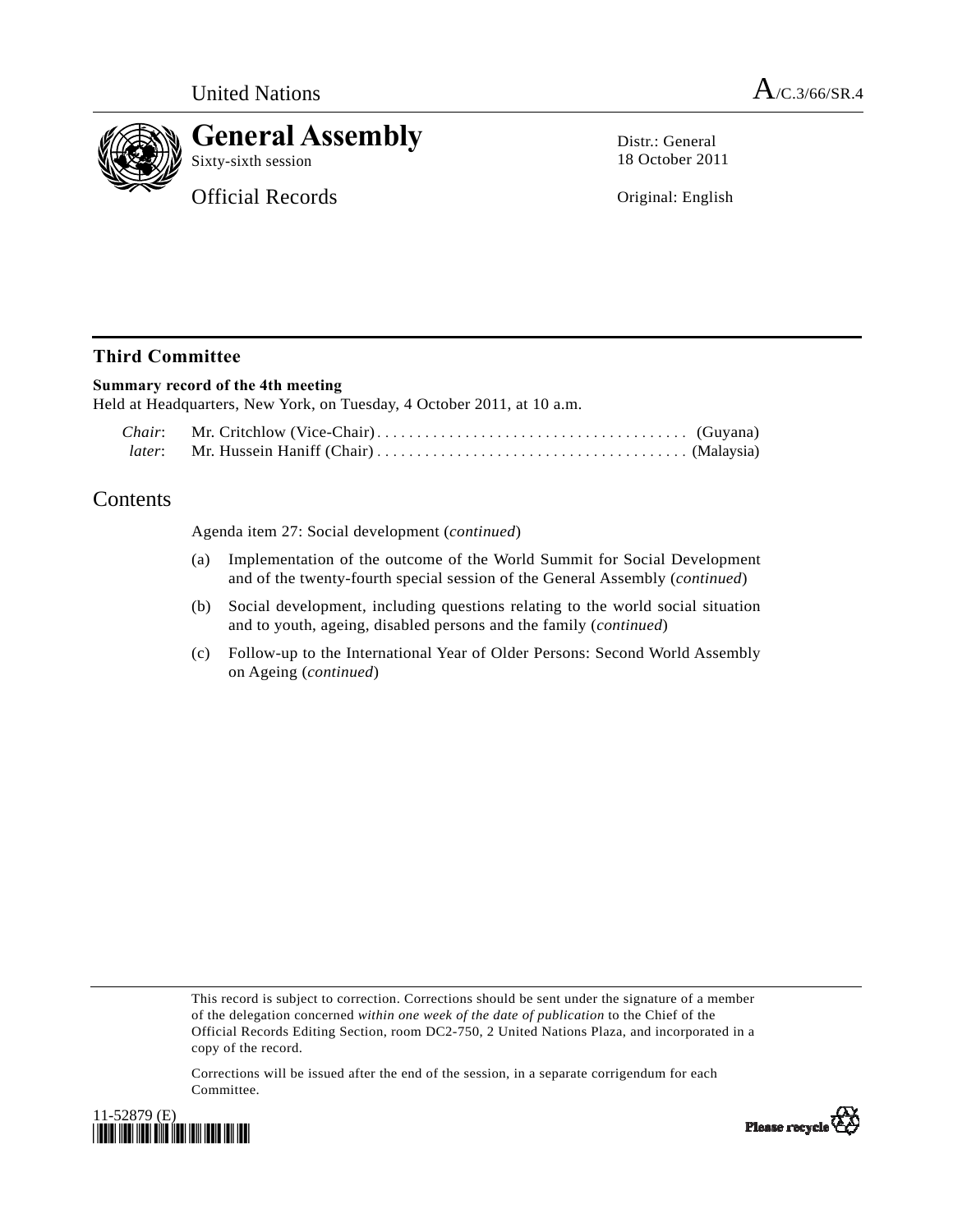*In the absence of Mr. Hussein Haniff (Malaysia), Mr. Critchlow (Guyana), Vice-Chair, took the Chair.* 

*The meeting was called to order at 10.10 a.m.* 

#### **Agenda item 27: Social development** (*continued*)

- **(a) Implementation of the outcome of the World Summit for Social Development and of the twenty-fourth special session of the General Assembly** (*continued*) (A/66/124 and A/66/226)
- **(b) Social development, including questions relating to the world social situation and to youth, ageing, disabled persons and the family**  (*continued*) (A/66/62-E/2011/4, A/66/121, A/66/61-E/2011/3, A/66/128, A/66/129 and A/66/136)
- **(c) Follow-up to the International Year of Older Persons: Second World Assembly on Ageing**  (*continued*) (A/66/173)

1. **Mr. Gálvez** (Chile), speaking on behalf of the Rio Group, reaffirmed the Group's support to the work of the Commission for Social Development and its work on eradicating poverty through new strategies and strengthened commitment to social development. Governments and societies must ensure social integration and achieve an equitable, democratic, pluri-ethnic and multicultural social order based on the universal recognition of all human rights, including the right to development.

2. Social integration was a moral duty and a matter of economic efficiency, as well as an expression of a social contract of solidarity and humanism. Broad additional measures were needed in order to ensure inclusive development and a more equitable distribution of the benefits of economic growth and to improve access to basic universal services as a means of combating poverty, exclusion and of promoting social integration. The Rio Group had welcomed the adoption of resolution 64/292 on the human right to water and sanitation in the context of the Millennium Development Goals (MDGs).

3. In the light of the negative effects of the global economic and financial crisis, Governments must ensure that development assistance was not weakened. The Rio Group endorsed the recommendation by the Secretary-General that international financial institutions and donors must reduce debt without imposing conditions restricting the policymaking authority of national

Governments, with particular regard to social programmes and spending. States must adopt the measures needed to respond to the crisis, including through job creation, and guarantee that benefits reached those most affected, such as young people and the elderly. Policies must continue to guarantee protection of basic social spending in health and education. The countries of the Rio Group were pursuing various policies for promoting social development, stimulating economic growth, creating jobs and reinforcing anti-poverty programmes.

4. The international community must continue to adopt regional and multilateral measures to overcome the food crisis and mitigate its effects for the most vulnerable, focusing on rural development and agricultural production. It was important to address the social aspects of the crisis, particularly the effects on workers' purchasing power. New forms of international cooperation and solidarity were needed to eradicate hunger and poverty, help strengthen national efforts, guarantee access to nutrient-rich foodstuffs and ensure a more participatory, socially inclusive world.

5. Developed countries must take the measures needed to open their markets further to exports from developing countries, to continue reducing the debt burden, to promote the beneficial development effects of foreign direct investment, expand technology transfers, and improve the international financial architecture in order to prevent future financial crises.

6. International cooperation, including the commitment by developed countries to devote 0.7 per cent of their gross domestic product (GDP) to official development assistance, as well as South-South cooperation, technical cooperation and the sharing of best practices, were essential to promoting development. It was also crucial to undertake the necessary reforms to the financial and economic system.

7. The increase in the number of older people would be the greatest in developing countries, as mentioned in the Report of the Secretary-General on follow-up to the Second World Assembly on Ageing (A/66/173). The countries of the Rio Group actively promoted the inclusion of older people through broad-based social strategies. The international community should give more attention to the issue of the ageing of the population, including through the promotion and protection of the human rights of older persons, as well as through implementation of the Madrid International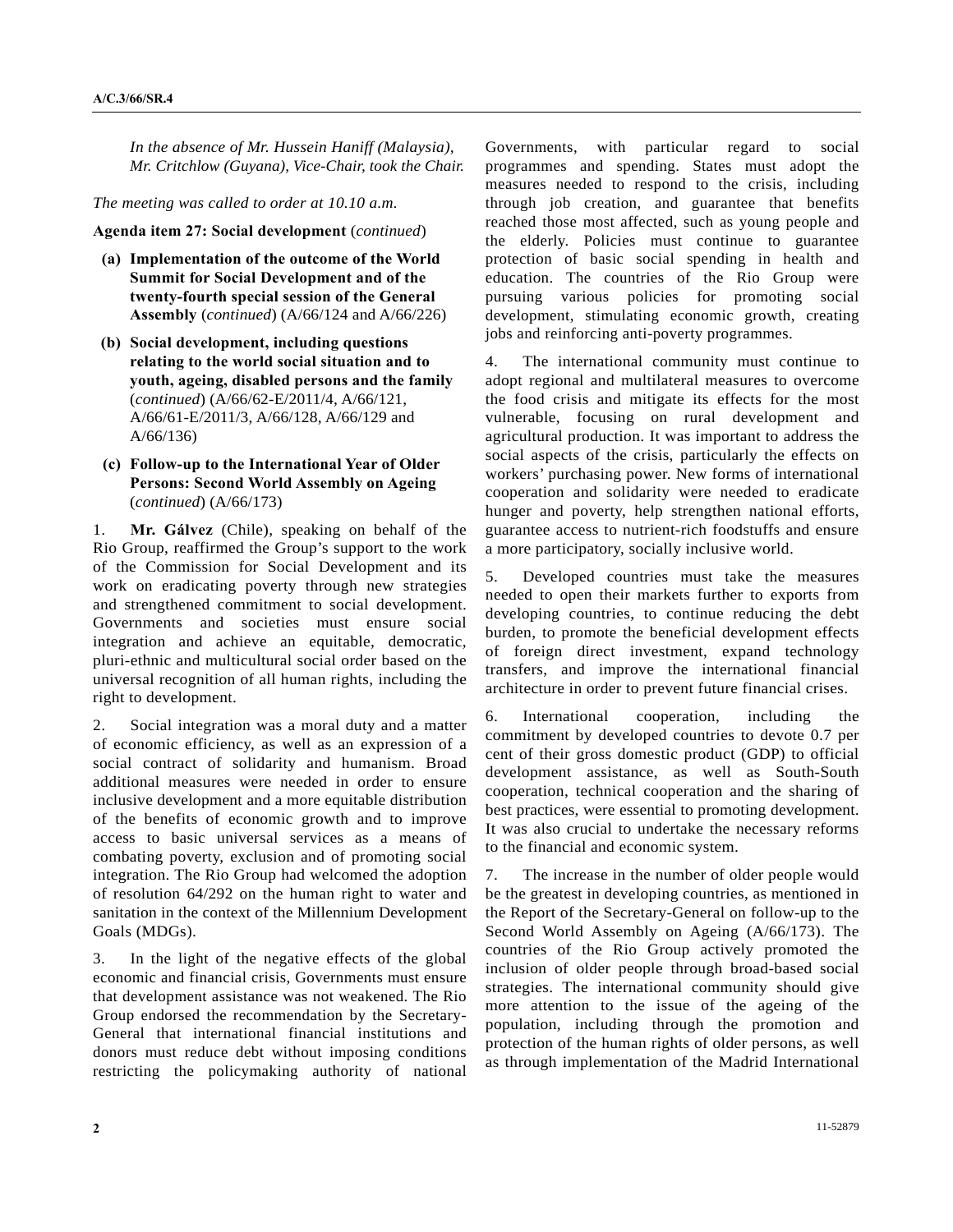Plan of Action on Ageing. In that context, the Group firmly supported the possible creation of new mechanisms for promoting the rights of older persons.

8. The countries of the Rio Group endorsed the outcome document of the High-level Meeting on the Prevention and Control of Non-communicable Diseases. Furthermore, national and international measures to foster employment and combat poverty must take into account equality, social integration and the inclusion of a gender perspective, as the full employment of women was essential to achieving a satisfactory level of economic and social development.

9. In the context of the International Year of Youth, the countries of the Rio Group had actively participated in regional and international youth-related conferences, including the World Youth Conference held in August 2010 in Mexico and supported the outcome document of the United Nations High-level Meeting on Youth. Young persons' participation in educational programmes at all levels must be ensured in order to build a more prosperous society, by preparing them for decent work.

10. The countries of the Rio Group would support national initiatives for implementing the United Nations Declaration on the Rights of Indigenous Peoples and the main objectives of the Second International Decade of the World's Indigenous People (2005-2014). They considered the Convention on the Rights of Persons with Disabilities as an essential instrument in actively promoting the full social, political, economic and cultural integration of persons with disabilities by including disability issues in development programmes.

11. Tackling the universal phenomenon of migration required bilateral, regional and international dialogue and cooperation. The human rights of all migrants must be guaranteed, and their economic and social contribution recognized, in the light of the key role migration could play in the development and prosperity of all countries of destination, origin and transit, through the vital skills migrants had to offer. In that context, he drew attention to the fourth Global Forum on Migration and Development held in Mexico in November 2010. The growing trend towards the criminalization of migration was of deep concern, as was the fact that migration policies did not incorporate human rights.

12. Lastly, the countries of the Rio Group endorsed the view that the multidimensional aspect of poverty required new and effective strategies to help achieve

13. **Ms. Simeonova** (Bulgaria), speaking as a youth delegate, said that Bulgaria had been committed to youth matters and was one of the few countries that had a programme allowing young people to participate in the drafting of youth-related resolutions at the highest level. All young people should be provided with an education according to their abilities, interest and needs, and the quality of education needed to be improved worldwide, as many young people did not have the necessary knowledge or qualification upon graduation and often ended up unemployed. Education fostered global development, and should be a priority for all countries.

14. The Government of Bulgaria had a national education policy which aimed to increase school participation. It recognized that improving the quality of education would improve the country situation overall and stimulate the economy, leading to stability and turning knowledge and innovation into the driving force of the economy. Drawing attention to the World Program of Action for Youth, she noted that young people were influential and had the potential to transform a nation. They needed to be included in national decision-making processes and their views must be taken into consideration, particularly in matters affecting them. Regrettably, most Governments ignored youth in the preparation or implementation of youth policies, leaving many young people feeling undermined, which often created tension in society and could result in violence and crime. It was thus important to recognize them as skilled, powerful individuals capable of devising effective solutions. Giving young people a chance to express their views made them feel confident, aware of their duties in society, and gave them a purpose, encouraging them to become active members of a democratic society.

15. **Ms. Lovtchinova** (Bulgaria), speaking as a youth delegate, said that while Bulgaria's progress in developing its youth delegates programme was noteworthy, more needed to be done to address the major problems facing youth in the country, such as the growing time lag between graduation and employment and the inefficiency of school career centres. That could be addressed by including more practical training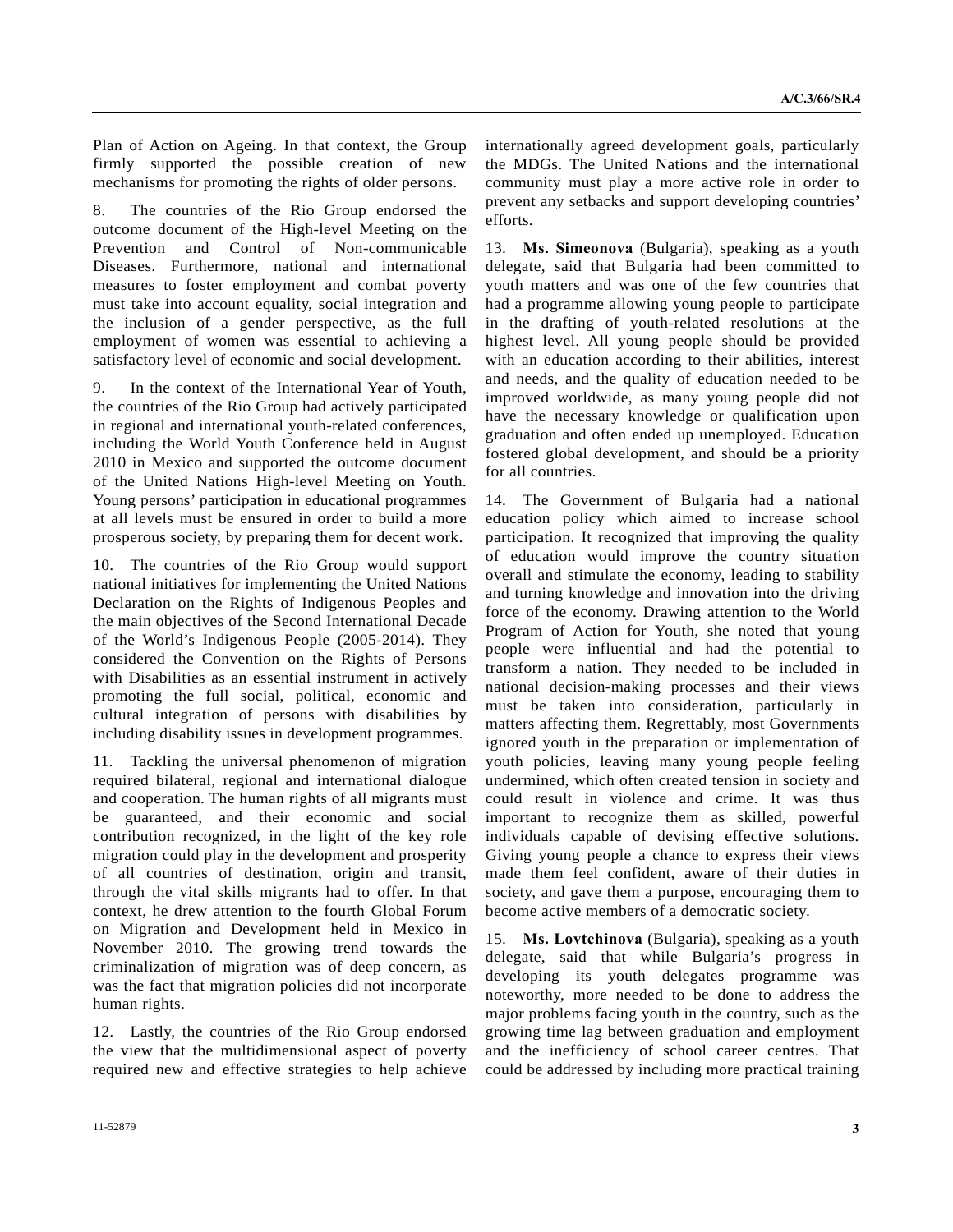courses and extracurricular activities to help young people to develop the social, professional and technological skills required on the job market, and by enhancing communication between the employment and educational sectors.

16. Reducing unemployment was a top priority for her Government, as evidenced through its adoption of a renewed employment strategy for 2008-2015, which was expected to increase the overall employment rate, including among youth, which remained unsatisfactory.

17. **Mr. Valero Briceño** (Bolivarian Republic of Venezuela) said that his country had not been spared from the negative effects of the global financial and economic crisis of capitalism, which had reinforced the commercialization of the rights to health, food, work and education and impeded the achievement of international social development goals, including the MDGs and the goals of the World Summit for Social Development. The peoples of the world were suffering the effects of imperialist policies such as the violation of the sovereignty of States, the extermination of populations in the name of human rights, the destruction of historic cities and the pillaging of the natural resources of developing countries. Contrary to the prevailing rhetoric, global poverty, hunger, misery and inequality were in fact growing.

18. Social development could not be achieved under the current capitalist model; the social dimension of development models must thus be recovered to help create new, participatory forms of human organization based on solidarity.

19. Despite the crisis, the Government of Venezuela maintained social investment as a priority in its national budget: in 2010, it had allocated more than half of its tax revenue to that sector. In exercise of its sovereignty and self-determination, it had opted for a society where social justice prevailed, as evidenced inter alia by its high ranking on the human development index, significant reduction in extreme poverty, its budget allocation to health and its high rate of access to safe drinking water. The Bolivarian Revolution was making progress towards the eradication of poverty and overcoming inequalities, and had also helped to further develop policies to empower young people, particularly through the establishment of the Ministry of the People's Power for Youth. Family was key in national social development policies, as evident through a number of programmes recognizing the value

of housework and providing comprehensive care for women and families living in extreme poverty.

20. He urged Member States to pave the way for the adoption of effective measures during the next session of the Commission on Social Development to tackle the real problems impeding the achievement of social development and the full enjoyment of human rights and democratic freedoms.

21. *Mr. Hussein Haniff (Malaysia), Chair, took the chair*.

22. **Mr. El Farouq** (Morocco) said that it was crucial for the international community to address the direct and indirect effects of the global financial crisis by providing an adequate response through the social dimension of public policies. In that respect, his Government endorsed the recommendations in the reports of the Secretary-General on the "World social situation 2011: the global social crisis" (A/66/226) and on the "follow-up to the implementation of the World Summit for Social Development and of the twentyfourth special session of the General Assembly" (A/65/168). The establishment of an effective and adequate universal social protection system was key to reducing the vulnerability of certain segments of the population who lived in a situation of financial insecurity and precarious employment.

23. His Government had set up a strategic oversight committee to address social development, maintain employment, improve the cash flow of businesses affected by the economic downturn and help diversify markets in various sectors of the economy.

24. Among the national measures in place to address social issues was a human development initiative, which, during the period 2005-2010, had directly benefited more than 5 million persons, including through income-generating activities that had helped to create more than 40,000 jobs. In the period through 2015, its operations would be improved to better combat poverty in rural areas and social exclusion in urban areas, including through access to improved social services for marginalized groups.

25. Turning to the work of the United Nations Openended Working Group on Ageing, he said that further consideration should be given to its proposals on a new international instrument devoted to the rights of older persons, and for the optimal use of existing mechanisms, with a view to strengthening the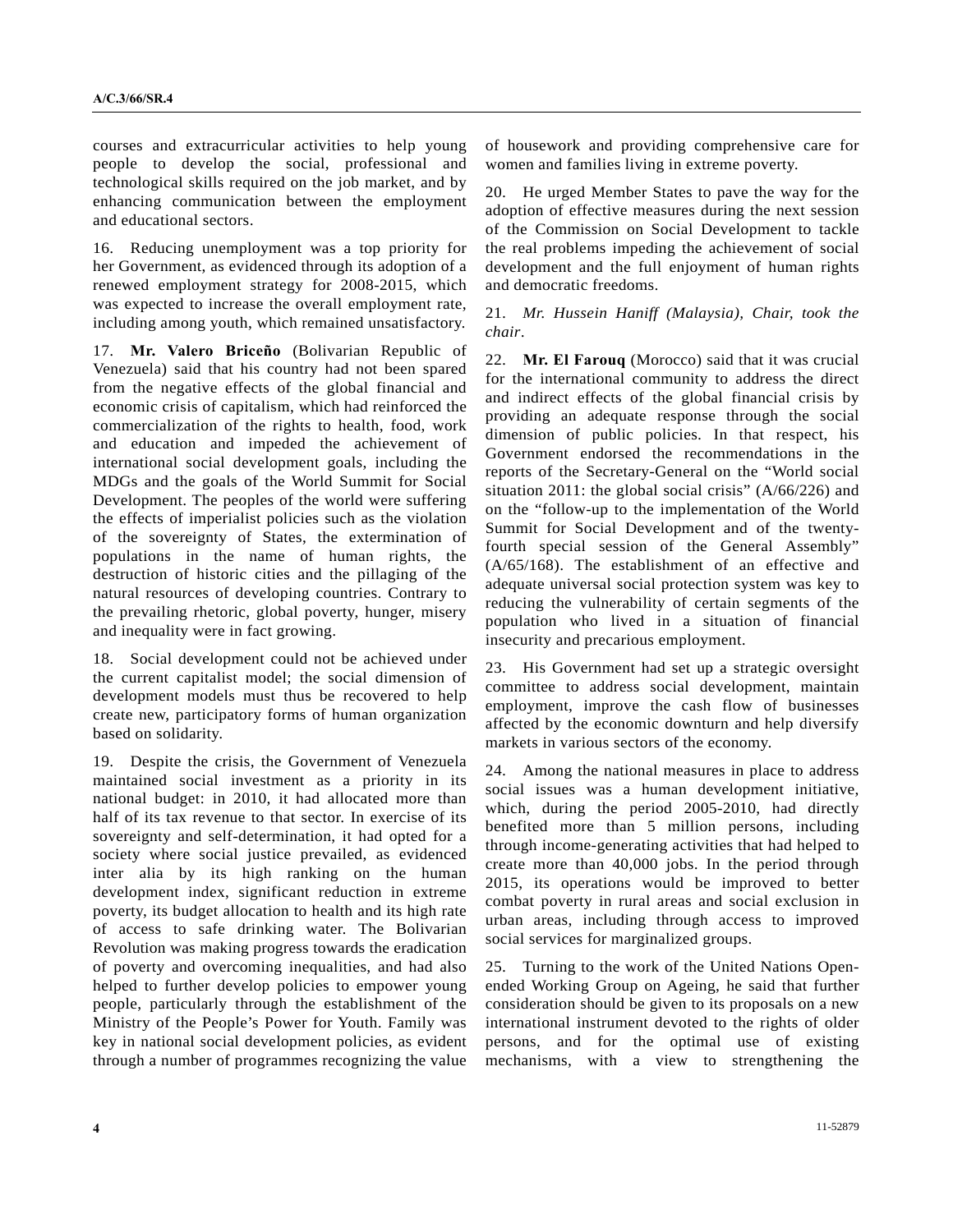protection of their fundamental rights. It was particularly important to combat the discrimination the elderly faced in the context of work and access to health, educational and financial services and decisionmaking. His Government welcomed the report on the rights and health of older persons that the Special Rapporteur on the right of everyone to the enjoyment of the highest attainable standard of physical and mental health had recently presented to the Human Rights Council. Older persons were not a burden to society, but an asset in the light of their accumulated experience and knowledge. His Government was preparing a national strategy for older persons, based on the recommendations of the Madrid International Plan of Action on Ageing, which would adopt a participatory approach. It was also important to address the ageing immigrant population in countries of origin and destination, to protect their rights and respond to their needs. States must work together to ensure that globalization went hand in hand with social development and economic growth.

26. **Ms. Mareková** (Slovakia), speaking as a youth delegate, said that while much attention was being paid internationally to the subject of education, very little attention was afforded to the education of minorities in particular, whereas their education was key to preserving their cultural heritage, language and traditions. The education of minorities must be inclusive and culturally appropriate in order to prevent conflict between majority and minority populations, combat xenophobia and reduce marginalization and thus the likelihood of minority youth resorting to violence, a growing phenomenon in Europe.

27. The Roma was one of the largest ethnic minorities in Slovakia and in Europe as a whole. The issue of their education affected not only the countries where the Roma lived, but had cross-border implications which made it a pressing international concern. Although the Goal for all children to complete primary education by 2015 would officially be achieved in Europe, that only reflected majority groups, whereas an alarming number of Roma children in Europe were nowhere near achieving it. Aware of the urgency in tackling those and other issues, her Government had developed a strategy for tackling Roma-related problems, focusing inter alia on access to education for Roma children and eliminating segregated education, a practice through which Roma children received substandard education in schools for students with

mental disabilities. She urged the international community to act on the urgent matter of the education of minorities, as her Government could not effectively address such a complex matter on its own. In that respect, an international platform for States to exchange information and experience related to the education of minorities was needed, with efforts focusing on both formal and informal education to ensure the full inclusion of minorities in society.

28. **Mr. Shin** Dong-ik (Republic of Korea) said that in order to address the global social crisis and achieve the goals of the 1995 World Summit for Social Development, it was crucial to step up efforts to eradicate extreme poverty in the world, particularly through employment growth. In that regard, by 2012 his Government planned a significant expansion of the target group receiving intensive support through employment opportunities and entrepreneurship training. Social protection also played a key role, and his Government had substantially increased its welfare budget, helping it to further strengthen welfare services tailored to socially marginalized groups.

29. Particular attention should be paid to vulnerable groups such as persons with disabilities and the elderly. In that context, his Government had been making sustained efforts to implement the Convention on the Rights of Persons with Disabilities, including through the introduction in 2010 of an act on pensions for persons with disabilities, which aimed to improve the welfare of that group and enhance its social inclusion by means of a monthly pension in accordance with the degree of disability and income level. It had also introduced an act on discrimination against persons with disabilities which included remedies, and was closely monitoring its enforcement.

30. It was also important to address the elderly as a marginalized group. In that context, he welcomed the report of the Secretary-General on follow-up to the Second World Assembly on Ageing, which could serve as a reference for many countries struggling to cope with the emerging issue of ageing. His Government had been developing and implementing policy initiatives, including a basic pension paid to 70 per cent of persons over 65 years of age and a long-term care insurance system helping older persons with mobility issues in particular. Moreover, under a new five-year plan for an ageing society 2011-2015, more than 300,000 jobs would be created for retired baby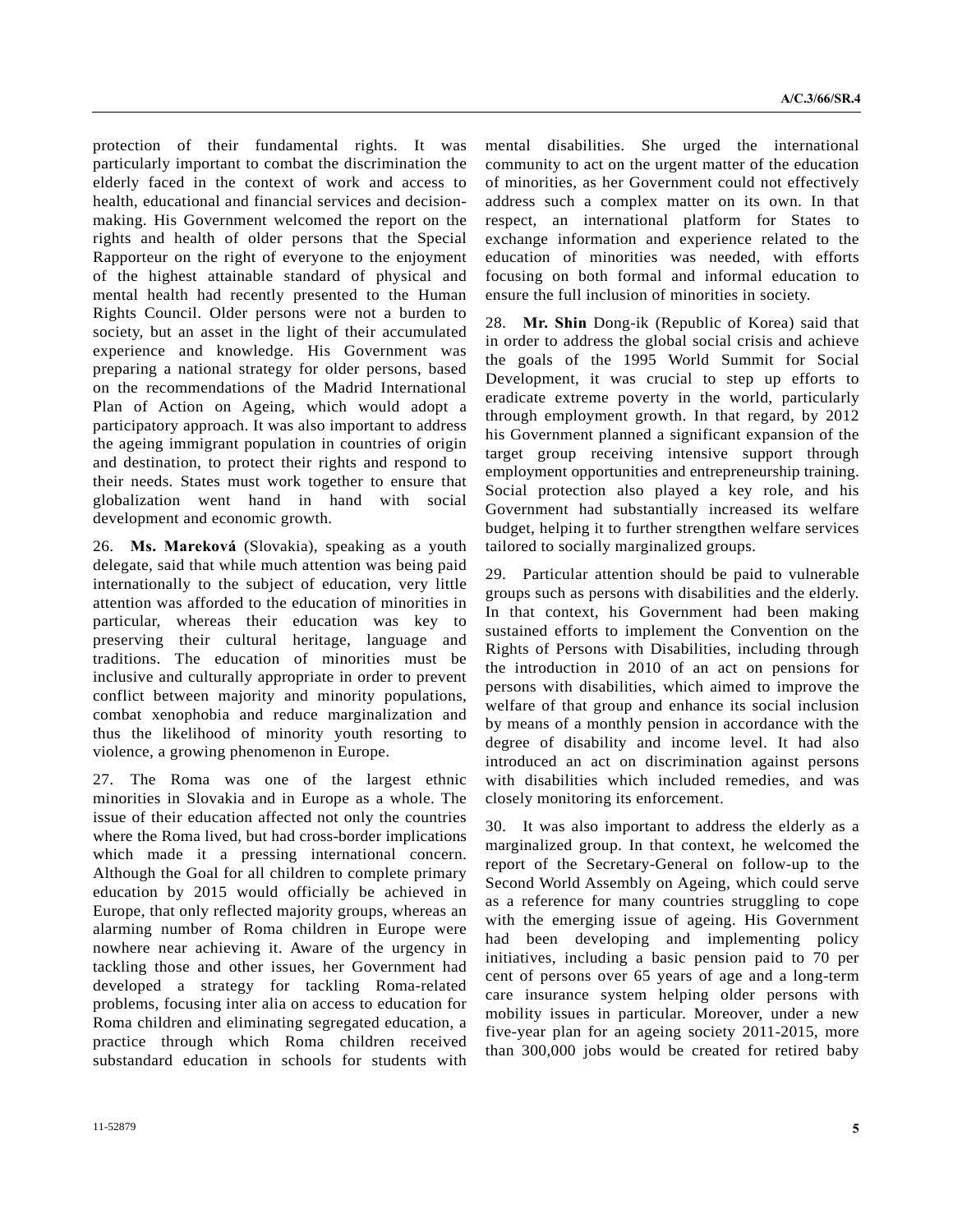boomers and infrastructure would be expanded to help the elderly to engage in volunteer and leisure activities.

31. **Ms. Ahn** Lee-seul (Republic of Korea), speaking as a youth delegate, said that efforts should be made to reduce the gap between and within various socioeconomic levels in society, and in that respect, education could play a key role. Improving young people's access to education would help them not only in terms of employment opportunities, but would also help to lift them out of the poverty they might have inherited. As part of her Government's efforts to help support low-income students, it provided free lectures to help prepare for college entrance examinations via the public educational broadcasting system. Highquality classes were also provided in public schools in the regular educational curriculum. That type of free support benefited students from low economic levels and in rural areas.

32. It was also important to further strengthen efforts for the protection and promotion of human rights of persons with diverse cultural backgrounds, by providing additional education services. In order to address the sharp growth in the immigrant population in her country, her Government had implemented such measures as providing Korean language education programmes for the female spouses of immigrants. Providing sufficient support to socially vulnerable groups would help foster social development at the individual, national and global levels.

33. **Mr. Bacin** (Romania), speaking as a youth delegate, said that the active participation, employment and education of youth were needed in all societies. With their capacity for innovation and enthusiasm in embracing change, youth could ably address some of the most complex problems facing the world today. As recognized in the youth strategy of the European Union, youth involvement was not only desirable, but instrumental in shaping a better social, political and economic environment for the benefit of all. Encouraging youth participation must begin with information and consultation in order to build confidence in both young people and the relevant institutions and thus lay the groundwork for a strong partnership.

34. While youth participation was on the rise in Romania, only a small percentage of young people were involved in volunteer activities. He thus appealed to all young people to step up and engage in national, regional or international programmes aimed at improving their standing in society.

35. **Ms. Năstase** (Romania), speaking as a youth delegate, said that it was not enough to discuss youth employment in international debates; action was needed, particularly by providing access to adequate education and training, in line with the demands of the complex labour market. Young people must be provided with the chance to gain work experience through internships and their active participation in youth non-governmental organizations, as complementary to their education and in line with the times.

36. In order to address youth unemployment in Romania, her Government had passed a new law encouraging and facilitating the establishment of small and medium-sized companies by youth. In addition, various private companies were partnering with universities and non-governmental organizations to offer internships to young people. It was important to strengthen career-oriented guidance at the secondary and university levels, and to further consolidate partnerships between public, private and non-governmental organizations. The benefits of non-formal education and volunteerism must also be considered as part of the solution. She appealed to all Member States to continue scaling up efforts to create better conditions for young people, so that they could continue to develop their skills, fulfil their potential and actively participate in the building of a better society.

37. **Mr. Ruiz** (Colombia) said that one of his Government's social development priorities was to reduce poverty and social inequality, in addition to achieving the MDGs. His Government had made significant progress in that area, particularly regarding access to universal primary education and improving gender equality, and had made achievements in health, including a substantial reduction in the infant mortality rate, improved maternity care and a reduction in mortality from cervical cancer. Colombia's political Constitution of 1991 set out a comprehensive range of citizens' rights, making it mandatory for the State to gradually ensure the well-being and development of its population. Furthermore, the country's economy was growing in spite of the world financial and economic crisis; it was expected that its gross domestic product (GDP) would grow by over 6 per cent by the end of 2011. Nevertheless, great challenges remained to its social policy, including poverty, inequity and a high rate of informal employment.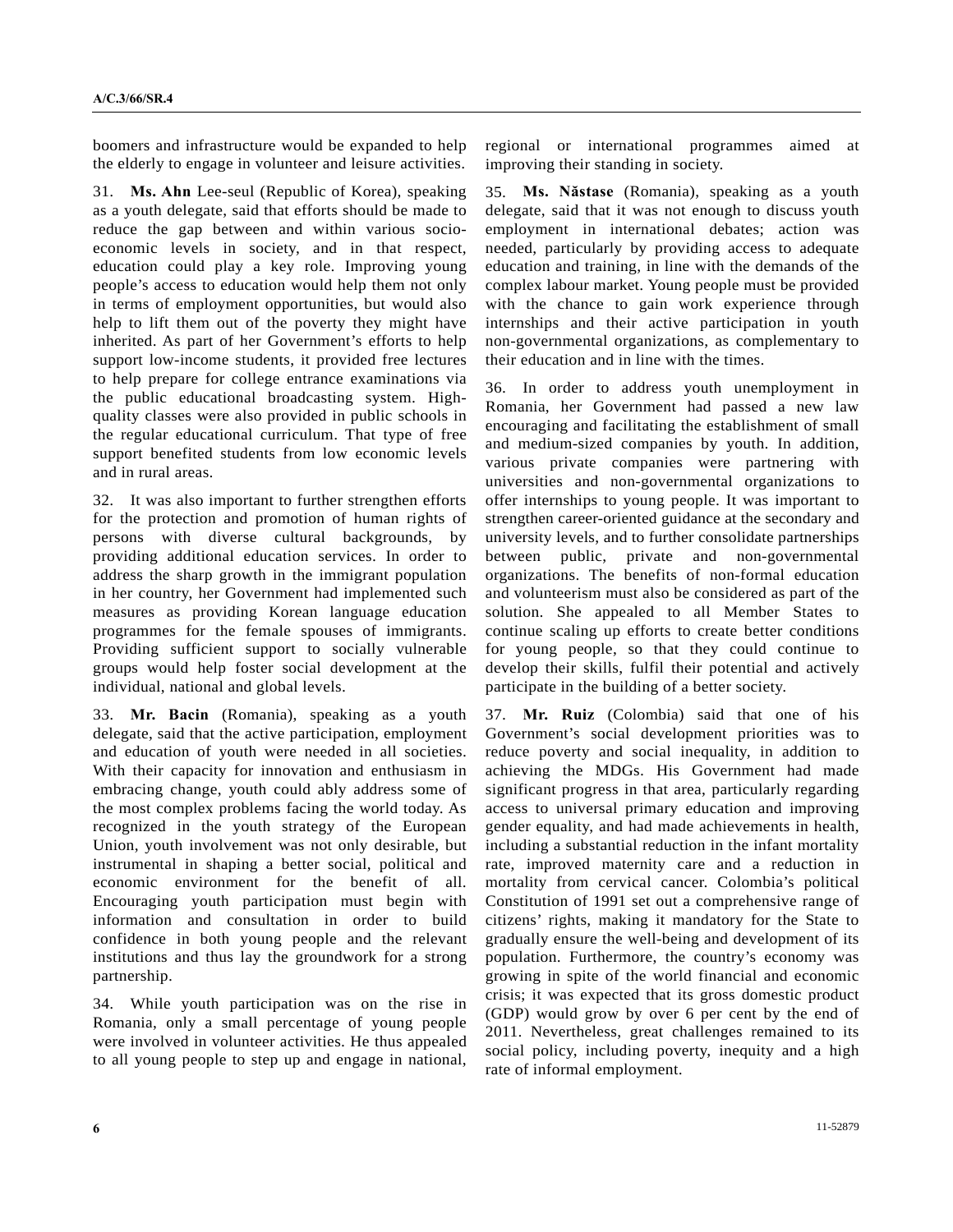38. His Government had a national development plan in place to tackle those challenges which focused on strengthening social protection and creating jobs, such that small and medium-sized enterprises could enter the formal sector of the economy and foster employment, particularly for youth. In the light of such challenges, it was important for the United Nations system to ensure coherence among all its agencies to enable sustainable and efficient actions.

39. His Government was endeavouring to ensure that gender mainstreaming and youth policies cut across all sectors of the economy, and to implement its programmes for the development of ethnic groups, a national system for persons with disabilities, programmes focusing on children and policy on older persons, with particular emphasis on economically and socially vulnerable groups. Reaching those groups remained a major challenge, particularly since inequalities remained in middle-income countries such as Colombia. The time was right to review social development models in order to link the social, economic and environmental pillars to better respond to global needs. In line with guidelines from the World Summit for Social Development, his Government was promoting further links between economic and social development to generate income and business capacity in a productive and efficient way, while ensuring human development and preserving the social fabric.

40. **Ms. Heshiki** (Japan) said that providing more employment opportunities was indispensable to the eradication of poverty. The international community must step up its efforts to implement international social development goals and create an environment conducive to the elimination of discrimination and social barriers in order to advance the social integration of vulnerable groups such as youth, older persons and persons with disabilities.

41. Japan's efforts to protect vulnerable groups included signing the Convention on the Rights of Persons with Disabilities and the establishment of a mechanism to ensure that their voice was heard and reflected in national policies, which reflected the "reasonable accommodations" that had been introduced through the Convention. An amended law for persons with disabilities approved in July 2011 would set up a commission to oversee the implementation and monitoring of relevant measures within a year.

42. On the issue of youth, it should be recognized that youth employment worldwide contributed to social stability, social development and poverty reduction. To address the issue of Japan's rapidly ageing society in which more than 20 per cent of the population was over 65, her Government was implementing comprehensive measures through two new laws, and continued to foster employment opportunities and facilitate a reliable public pension system and medical insurance reform for the elderly.

43. Her Government had promoted volunteer opportunities for youth and older persons, and, in that connection, had submitted, jointly with the Government of Brazil, a draft resolution to the Committee on the tenth anniversary of the international year of volunteers, emphasizing the need to promote all forms of volunteerism to benefit all segments of society, including vulnerable groups.

44. **Mr. Wang** Min (China) said that he welcomed the work the United Nations had undertaken in recent years in promoting social development. It would be necessary to continue with the implementation of the outcome document of the Commission on Social Development and the Madrid International Plan of Action on Ageing, to promote compliance with the Convention on the Rights of Persons with Disabilities, and to give priority to the implementation of the most recent outcome documents on youth, health and education. Indeed, the United Nations should pay more attention to social development issues, as should Governments, particularly in the current post-crisis era. Governments should focus on ensuring that employment promotion and improvements to livelihoods were longterm strategies. Social development was the driving force, and efforts to tackle the economic crisis should not be made at its expense.

45. Support to developing countries should be scaled up, although a cautious approach should be taken in attaching aid conditions. Developed countries should honour their official development assistance commitments in good faith. Meanwhile, developing countries should broaden and deepen South-South cooperation. For its part, China adhered to a people-centred, comprehensive, coordinated and sustainable approach to development, including through a basic medical insurance system in place for urban residents and through universal, free, compulsory education. At the same time, his Government had been providing as much assistance as possible to other developing countries, covering such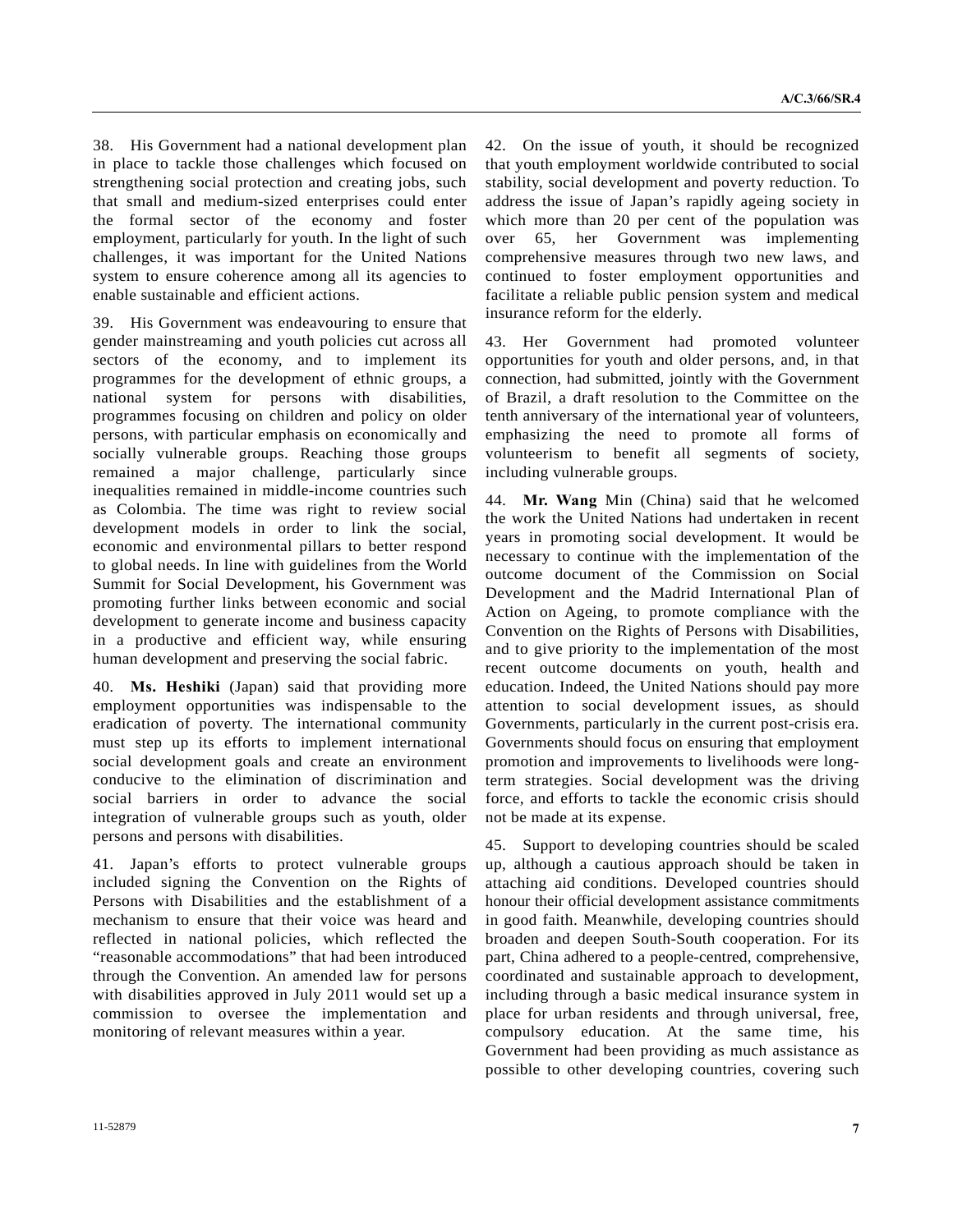areas of social development as public infrastructure, primary education and health care, and would continue to work within the framework of South-South cooperation to help foster social development and livelihood improvement.

46. **Mr. Kamau** (Kenya) said that the need to divert resources from social development to address global crises, such as the current drought and famine in the Horn of Africa, had significantly hindered countries from achieving their social and economic goals. There was a danger, in the midst of falling incomes, implementation of austerity measures, rising unemployment and cutbacks, that the exclusion of vulnerable members of society would become the norm. Therefore, the international community must cushion fragile developing economies. His Government had been taking measures to that end to safeguard the Kenyan economy in the form of, inter alia, provision of cash transfers to the aged and subsidies of essential foodstuffs.

47. Over the previous 20 years, the massive influx of Somali war refugees into Kenya had strained the delivery of social services and provision of security. There was a clear link between the refugee situation in Kenya and economic development, environmental degradation and security, problems exacerbated by the current drought and famine. In that connection, additional humanitarian assistance would be required for Kenya to achieve the Millennium Development Goals and to lessen the suffering of its refugee population.

48. While the austerity measures taken by developed countries were popular domestically and made economic sense in the short term, they would ultimately undermine the ongoing progress towards social development targets.

49. Kenyan youth constituted an important national resource and development opportunity. Such challenges as social exclusion, unemployment and illiteracy impeded dialogue with youth and must be confronted. Moreover, inclusive and accountable governance institutions that integrated economic and social policies were fundamental in the creation of equitable societies. To that end, the Kenyan constitution enshrined equitable distribution of national resources through a system of governance that emphasized reaching marginalized areas and populations.

50. Measures taken by his Government to promote social integration included tax exemptions on equipment and facilities that improved the lives of persons with disabilities, cash transfers to households headed by older persons and enterprise development funds targeting women and youth to encourage entrepreneurship and independence. The implementation of the Vision 2030 plan had put his country on the path to inclusive economic development. However, social and economic programmes would have to be scaled up in order to meet the needs of all. He called on the international community to work together to continue implementing the outcomes of the World Summit for Social Development and of the twenty-fourth special session of the General Assembly.

51. **Ms. De** (India), citing the global financial and economic crisis and its aftermath as major obstacles to further progress towards social development, said that her country's main goal was to promote inclusive and equitable growth that would benefit all sectors of society. Government initiatives in that regard included a rural employment scheme that guaranteed rural households 100 days of employment per year. Her country also regarded education as key in social development and aimed to provide free and compulsory education to all children up to 14 years of age, in addition to literacy campaigns for women and access to education for children with disabilities.

52. As one of the first countries to sign and ratify the Convention on the Rights of Persons with Disabilities, India had a comprehensive constitutional and legal framework to assist persons with disabilities, which included a national policy that facilitated medical care and rehabilitation and an affirmative action employment initiative. With regard to older persons, India had worked to improve their quality of life by providing basic amenities, in the context of a national policy on older persons and related legislation. In closing, she called on member States to redouble their efforts to transform the aspiration of economic and social development into a global reality.

53. **Mr. Khan** (Indonesia) said that his Government recognized the impossibility of achieving social development without a vibrant economy. Thanks to sustained economic growth, Indonesia had been able to continue pursuing social development goals but was currently forced to scale back some projections. To protect the economic and social gains achieved, his Government's policy of development for all combined financial, monetary and fiscal policies. A Government plan to accelerate and expand economic growth aimed to address the disparities that hindered Indonesia from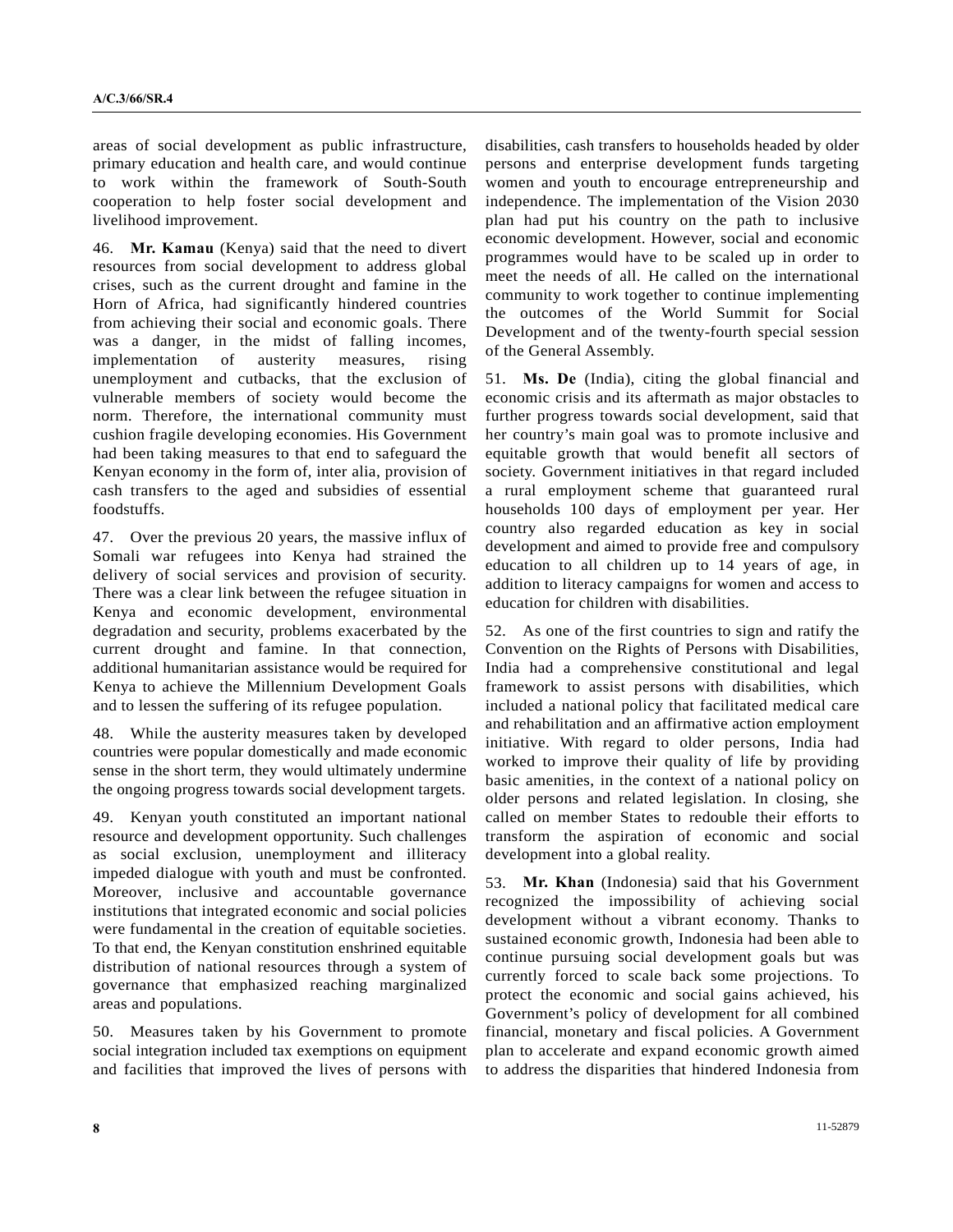achieving the MDGs and the goals set forth in the Copenhagen Declaration.

54. Social investments would continue to be part of Indonesia's development policies. Financial measures had been implemented to control inflation and stabilize the prices of food staples in order to protect poor households. To improve food security, the budgetary allocation for the agriculture sector had continued to increase. His Government also promoted the access of vulnerable households to information and economic resources, in line with its priority of empowering the family and those most affected by economic insecurity. Indonesia was also working to create more job opportunities, especially for youth, and would continue to allocate 20 per cent of its budget for education. Social assistance and protection programmes, such as health insurance for the poor, were being provided, and initiatives to improve access to health care were ongoing. In addition, laws, regulations and policies were being adopted to promote and protect the human rights of older persons. Lastly, the Indonesian Parliament was working towards the ratification of the Convention on the Rights of Persons with Disabilities. He called for continued partnerships with all stakeholders, including the private sector, in dealing with the social consequences of global economic crises.

55. **Ms. Sodov** (Mongolia), affirming her Government's commitment to achieving the Goals by 2015, said that 66 per cent of Mongolia-specific MDG targets had been achieved or were likely to be achieved by that date. However, poverty reduction, housing, environmental sustainability and gender equality remained major challenges and would require targeted interventions and redoubled efforts.

56. Recognizing that inadequate job qualifications and high unemployment rates remained a particular challenge for youth — a demographic that had always been at the centre of Government policy — Mongolia had declared 2011 the Year of Employment Promotion, specifically targeting youth.

57. In light of the growing role of cooperatives in promoting socio-economic development, the General Assembly had declared 2012 the International Year of Cooperatives. Her Government had established a national committee consisting of the representatives of relevant ministries, cooperatives and other stakeholders in preparation for its observance. In that connection, she hoped that all member States would participate in

its launch later that month, and that the draft resolution on cooperatives in social development, which her delegation would introduce for adoption by the Committee, would enjoy member States' support.

58. **Mr. Le** Hoai Trung (Viet Nam) said that the Vietnamese Government had made arduous efforts to maintain a balance between economic growth and social development, particularly in the previous few years, which had been marked by the negative impact of the financial crisis. As a result, the GDP had tripled between 2000 and 2010, while the poverty rate had dropped from 22 per cent in 2005 to 9.45 per cent in 2010. Moreover, improvements in quality of life could be observed in various areas, ranging from health care and nutrition to gender equality. Viet Nam had accomplished most of the MDGs ahead of the 2015 deadline, with the invaluable support of United Nations agencies and other development partners.

59. However, Viet Nam must deal with a number of challenges successfully in order to maintain the development momentum. As one of the countries worst hit by climate change, his country's failure to mitigate and adapt would result in a major setback and hinder attempts to accomplish the remaining Goals. His Government had formulated strategies on socio-economic development and social security, among other areas, to meet popular demand for improved education and health-care services.

60. Although the financial crisis was not caused by developing countries, their people and economies were the most vulnerable to the vicissitudes of the global economy, hence the need to assist the developing world in overcoming its challenges in striving for social development. In closing, he reiterated Viet Nam's commitment to the Copenhagen Declaration and Programme of Action, as well as the initiatives for social development adopted by the General Assembly at its twenty-fourth special session.

61. **Mr. Giorgio** (Eritrea) said that multiple crises had made the achievement of the goals countries had set for themselves increasingly difficult. While social development goals transcended national boundaries, national Governments must remain committed to attaining sustained social progress, developing initiatives that addressed country-specific situations.

62. Eritrea regarded its youth as the main agent of change, involving them in national efforts to address the root causes of poverty and underdevelopment and investing in free, universal education. His Government's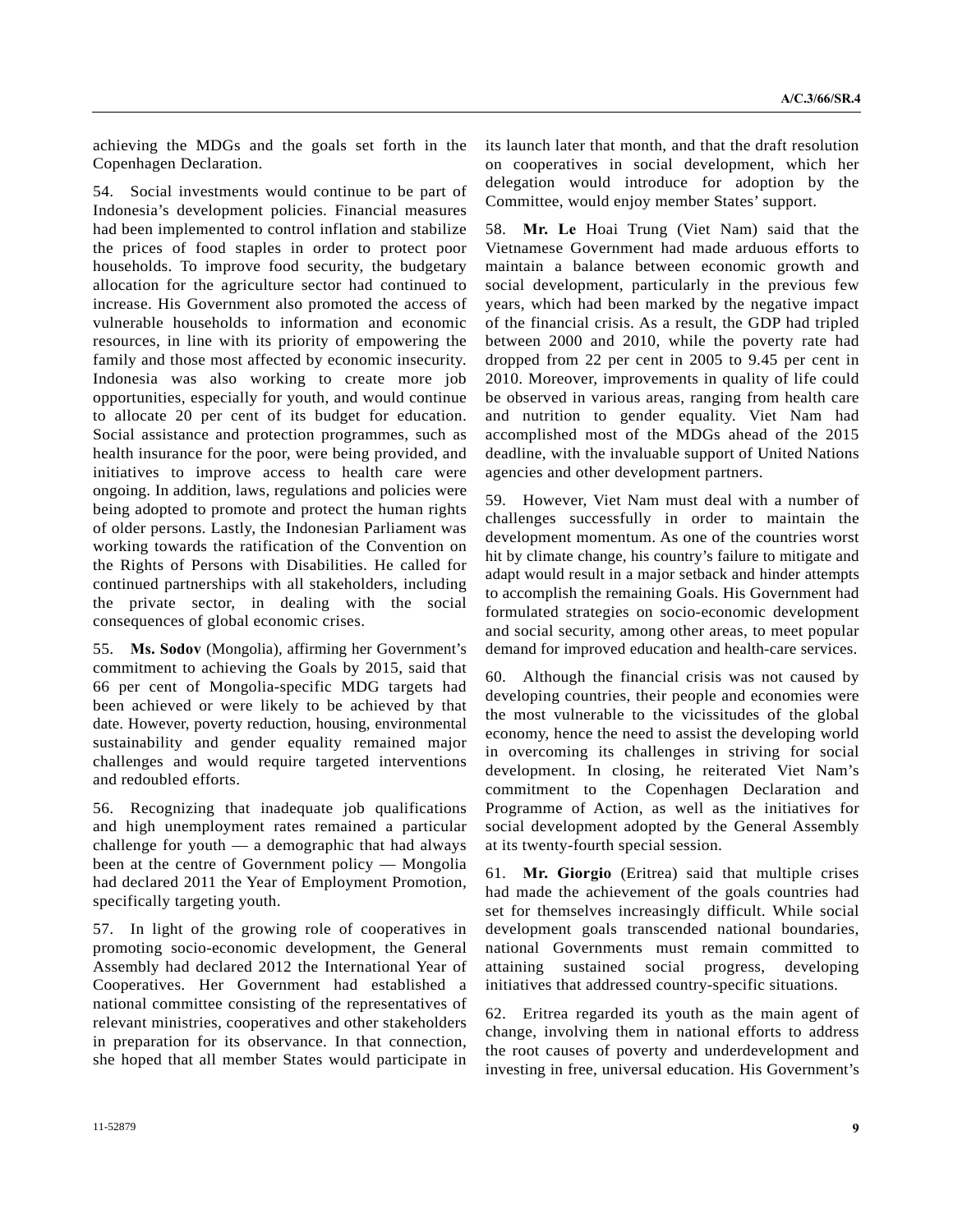development policies, which were closely linked to the MDGs, had enabled it to expand its provision of basic social services, in particular to rural areas where essential services had been either limited or non-existent.

63. A social policy informed by social justice and cohesion had put the country on track to achieve some of the social Goals, including reducing maternal and child mortality and reducing the incidence of HIV/AIDS. Moreover, life expectancy had also increased from an average of 52 years in 1995 to nearly 60 years in 2008. Eritrea had renewed its commitment to achieving all the Goals  $-$  a formidable task  $-$  by formulating a five-year development plan whose objectives included poverty eradication, acceleration of access to education, and promotion of social solidarity and harmony among different ethnic groups.

64. **Ms. Al-Thani** (Qatar) said that her country had begun a new phase in social development characterized by the expansion of social services domestically and increased international cooperation in various fields. In addition, the comprehensive national agenda for social development aimed to improve the standard of living of all citizens and address the challenges faced by youth, the elderly, persons with disabilities and women. Based on its moral and religious convictions, her Government was fully committed to promoting human rights, social justice, and values and practices that ensured social cohesion.

65. With regard to the World Programme of Action for Youth, it was necessary to strengthen capacitybuilding and to assess and review the achievements and obstacles to its effective implementation at all levels. Qatar attached great importance to the International Year of Youth through the activities of its various youth, athletic, cultural and social institutions.

66. Her Government strove to ensure that older persons enjoyed their rights and lived in decent conditions. It backed the efforts of the United Nations Programme on Ageing, which required continuous support from Member States. The seemingly intractable differences on the issue of the family should not prevent Member States from finding common ground.

67. Acting on its belief that social development was the backbone for a healthy society, her Government had launched the National Vision 2030 plan, which defined specific economic, social and human objectives, the achievement of which would transform Qatar into a developed nation able to guarantee a decent living for its people, in line with their aspirations and ambitions.

68. **Mr. Archondo** (Bolivia) said that his Government's development strategy promoted the idea of "living well", a concept that had its origins in his country's indigenous cultures, and which was based on solidarity among peoples and the enjoyment of natural resources in harmony with nature. That philosophy had inspired the National Development Plan which aimed to foster a dignified, democratic, productive and sovereign Bolivia. "Living well" implied more than simply improving living conditions. The ultimate goal was to provide equal opportunities to all, rather than supporting a minority that lived at the expense of many. In that regard, the role of Government had been strengthened as a guarantor of rights and the collective well-being. The new Constitution reaffirmed the human rights to life, food, decent work, and universal access to water and sanitation, among other basic services, which were not subject to concession or privatization. His Government had supported General Assembly resolution 64/292 and welcomed Human Rights Council resolution 15/9 on the rights to water and sanitation, which were important steps towards improving the situation of the millions who continued to live without adequate access to potable water.

69. The Government of Bolivia strove to provide free, universal health care to all its citizens. New policies had helped to eradicate illiteracy and had led to the construction of decent housing and transfer of land titles for agricultural use to vulnerable populations, in particular indigenous peoples and women. Social inclusion activities aimed at integrating persons with disabilities into economic, political and social life. Furthermore, constitutional guarantees had been provided to ensure youth their participation in development and older persons the right to quality of life. The nationalization of the hydrocarbon industry had enabled the provision of a pension to all persons over the age of 60, while the social security system was being amended to ensure protection and care for older persons.

70. The multiple world crises posed significant challenges to achieving a "society for all" and called for international cooperation, technical assistance and the transfer of technology. For its part, the United Nations system had a critical role to play in supporting national policies and supporting the objectives of the Copenhagen Declaration and Programme of Action.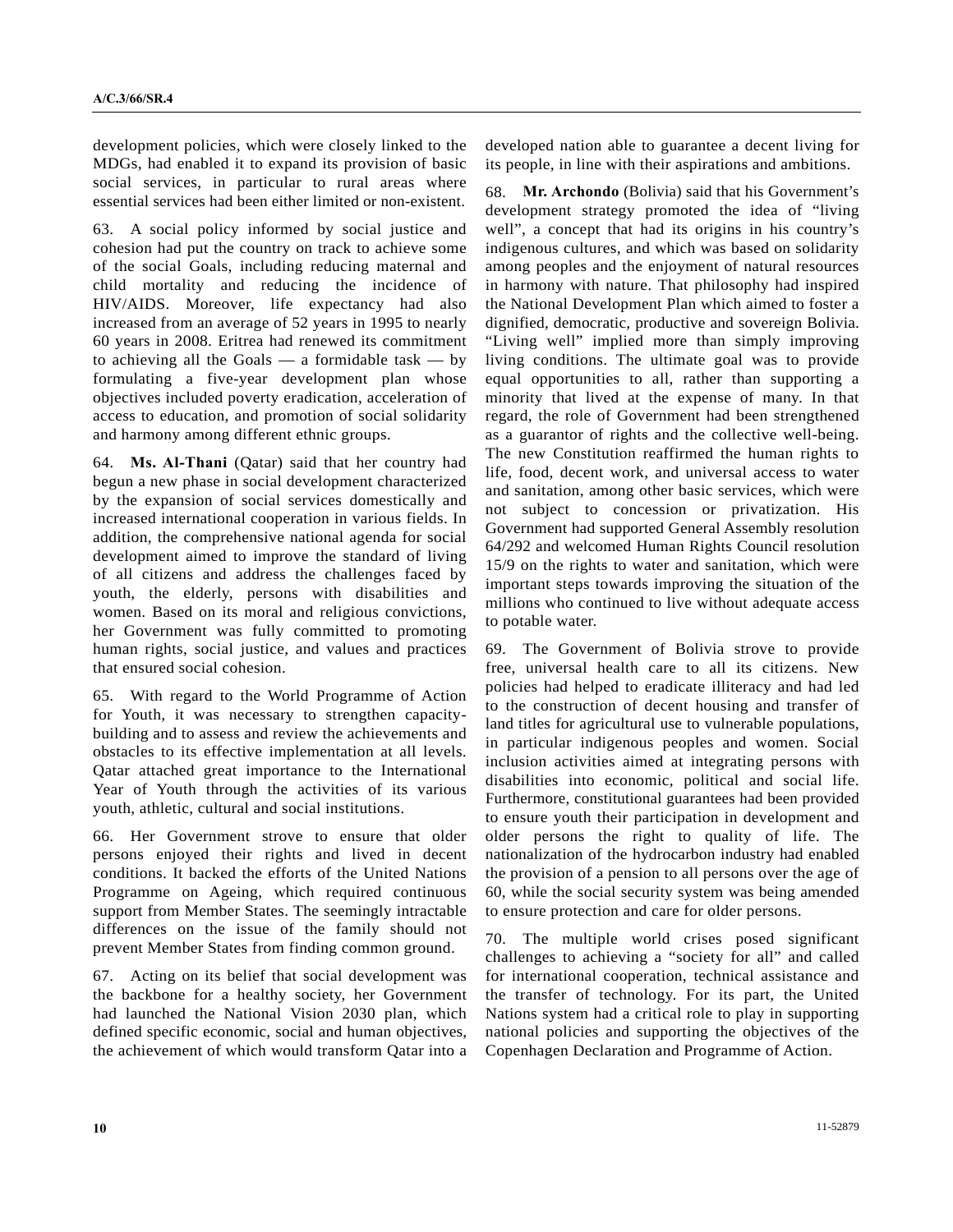71. **Ms. Prorok** (Ukraine) said that her Government welcomed the outcomes of the 48th and 49th sessions of the Commission for Social Development, which provided a framework for concrete actions to ensure social integration of all, especially young people, persons with disabilities, older persons and families. The prioritization of poverty eradication by the Commission had been an important response to the current global economic crisis. At the national level, her Government recognized that urgent financial measures must be taken in tandem with long-term socio-economic development strategies in order to ensure sustained growth, create jobs and improve living standards. Ukraine's own national poverty eradication programme for 2010-2015 included a social development component. Reducing unemployment was also a major priority, and in that regard, the Government sought cooperation with the International Labour Organization based on its Decent Work Country Programme. Youth participation in the development of economic and social policies and dialogue with trade unions would be another important aspect of improving economic growth.

72. At the international level, her Government had taken note of the recommendations issuing from the recent high-level meeting to mark the International Year of Youth and welcomed the declaration of 2012 as the International Year of Cooperatives, which would raise awareness of the role such enterprises played in achieving development objectives, including the Millennium Development Goals. The fourth session of the Conference of States Parties to the Convention on the Rights of Persons with Disabilities had been a positive step towards realizing the full inclusion of persons with disabilities in the global development agenda. Ukraine would remain strongly committed to international cooperation in order to ensure sustainable development and social integration for all.

73. **Ms. Nyamudeza** (Zimbabwe) said that the issue of social development encompassed the most basic human rights and needs. In Zimbabwe, the impact of the global financial and economic crisis was compounded by the economic sanctions imposed by the European Union, the United States and their allies, which had further slowed growth and increased poverty in the country. The incidence of communicable and non-communicable diseases was on the rise, while the effects of climate change were wreaking havoc on the agriculture-based economy. In view of such challenges, implementation of national policies on education, employment, health and poverty eradication had

suffered. Her Government therefore welcomed the outcomes of several high-level events held during the past year aimed at generating the political will and resources needed to address the needs of the world's poor and vulnerable.

74. Recognizing that persons with disabilities, older persons and youth felt the impact of socio-economic problems most acutely, the Government of Zimbabwe would soon become party to the Convention on the Rights of Persons with Disabilities and pledged to remain engaged in the discussions within the United Nations aimed at improving the situation of older persons. Youth had long been a Government priority and national policies had ensured youth participation in the economic, social and political life of the country. Unemployment remained a critical issue for youth, and she urged the international community to develop a global framework for youth development that would provide a plan of action, time-bound commitments and adequate resources. Her Government condemned the exploitation of young people, particularly in small, weak States, aimed at causing social upheaval for sinister and foreign political ends, and would continue to obstruct the efforts of those who would seek to do the same in Zimbabwe.

75. Zimbabwean society revered the traditional family recognized by the international community, not the various interpretations of the family that were currently emerging. Family was the most fundamental building block of humanity, instilling values and providing support to the individual in all phases of life. She urged the international community to establish a plan of action aimed at enhancing the role of the family in development. For its part, her Government was engaged in developing appropriate ways to celebrate the twentieth anniversary of the International Year of the Family in 2014.

76. The achievement of the Millennium Development Goals was the path to realizing social development, which required an increase in official development assistance and foreign direct investment in developing countries. National efforts must be complemented by such international interventions as debt cancellation for food-deficient countries and technology transfer in order to mitigate the effects of climate change. The principle of common responsibilities and differentiated actions should guide development programmes, whereby national ownership of policies was supported by global partnerships.